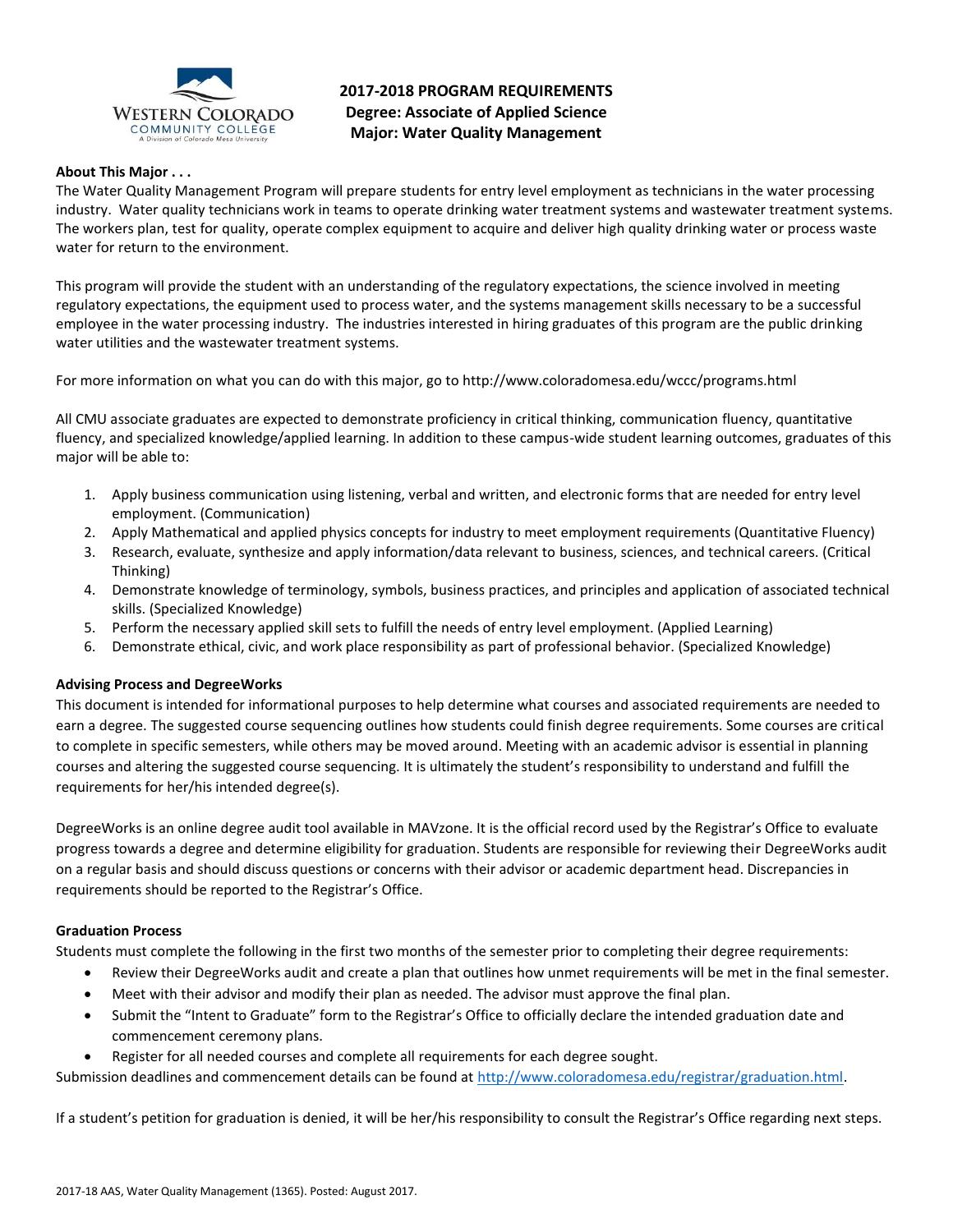# **INSTITUTIONAL DEGREE REQUIREMENTS**

The following institutional degree requirements apply to all CMU/WCCC AAS degrees. Specific programs may have different requirements that must be met in addition to institutional requirements.

- 60 semester hours minimum.
- Students must complete a minimum of 15 of the final 30 semester hours of credit at CMU/WCCC.
- 2.00 cumulative GPA or higher in all CMU/WCCC coursework.
- A course may only be used to fulfill one requirement for each degree/certificate.
- No more than six semester hours of independent study courses can be used toward the degree.
- Non-traditional credit, such as advanced placement, credit by examination, credit for prior learning, cooperative education and internships, cannot exceed 20 semester credit hours for an AAS degree.
- Pre-collegiate courses (usually numbered below 100) cannot be used for graduation.
- Capstone exit assessment/projects (e.g., Major Field Achievement Test) requirements are identified under Program-Specific Degree Requirements.
- The Catalog Year determines which program sheet and degree requirements a student must fulfill in order to graduate. Visit with your advisor or academic department to determine which catalog year and program requirements you should follow.
- See "Requirements for Undergraduate Degrees and Certificates" in the catalog for a complete list of graduation requirements.

#### **PROGRAM-SPECIFIC DEGREE REQUIREMENTS**

- 65 semester hours total for the AAS, Water Quality Management.
- A minimum of 16 semester hours taken at CMU in no fewer than two semesters.
- A grade of "C" or higher must be achieved in all coursework toward major content area.

### **ESSENTIAL LEARNING REQUIREMENTS** (17 semester hours)

See the current catalog for a list of courses that fulfill the requirements below. If a course is an Essential Learning option and a requirement for your major, you must use it to fulfill the major requirement and make a different selection for the Essential Learning requirement.

## **Communication** (6 semester hours)

- $\Box$  ENGL 111 English Composition (3)
- $\Box$  Select one of the following courses: ENGL 112 - English Composition (3) SPCH 101 - Interpersonal Communication (3) SPCH 102 - Speechmaking (3)

#### **Mathematics** (3 semester hours)

 $\Box$  MATH 108 - Technical Mathematics (4) or higher

#### **Other Essential Learning Core Courses** (8 semester hours)

- $\Box$  CHEM 121 Principles of Chemistry (4)
- $\Box$  CHEM 121L Principles of Chemistry Laboratory (1)
- $\Box$  Select one Social and Behavioral Sciences, History, Natural Sciences, Fine Arts or Humanities course (3)

#### **OTHER LOWER-DIVISION REQUIREMENTS**

**Wellness Requirement** (2 semester hours)

- $\Box$  KINE 100 Health and Wellness (1)
- $\Box$  KINA 1XX Activity (1)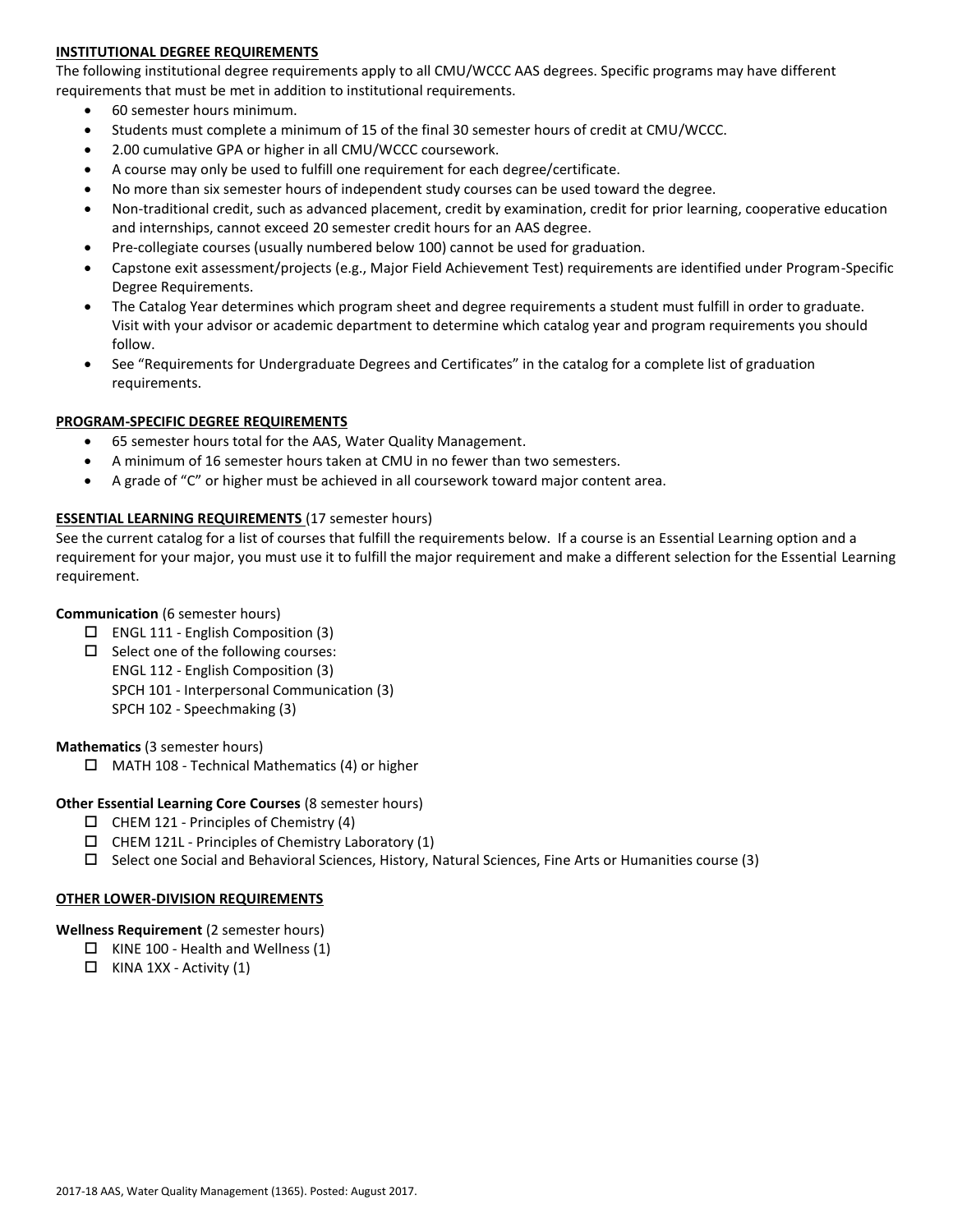# **AAS: WATER QUALITY MANAGEMENT** (46 semester hours, must earn a grade of "C" or better in each course.)

- $\Box$  WQMS 100 Introduction to Water Quality (3)
- $\Box$  WQMS 105 Specific Calculations for Water Quality Management (4)
- WQMS 106 Mechanical/Physical Treatment (3)
- WQMS 109 Water Distribution (3)
- WQMS 116 Conventional Surface Water Treatment (3)
- WQMS 118 Wastewater Collection Systems (3)
- WQMS 119 Basic Water Quality Analysis (4)
- $\Box$  WQMS 212 Drinking Water Regulations (4)
- WQMS 126 Safety and Security Systems (3)
- WQMS 127 Water Quality Utility Management (3)
- WQMS 150 Troubleshooting in Water Quality (3)
- WQMS 202 Small Water Systems Operation and Maintenance (3)
- WQMS 203 Water Quality Small Wastewater Systems (3)
- WQMS 216 Biological and Bacteriological Water Quality Analyses (4)